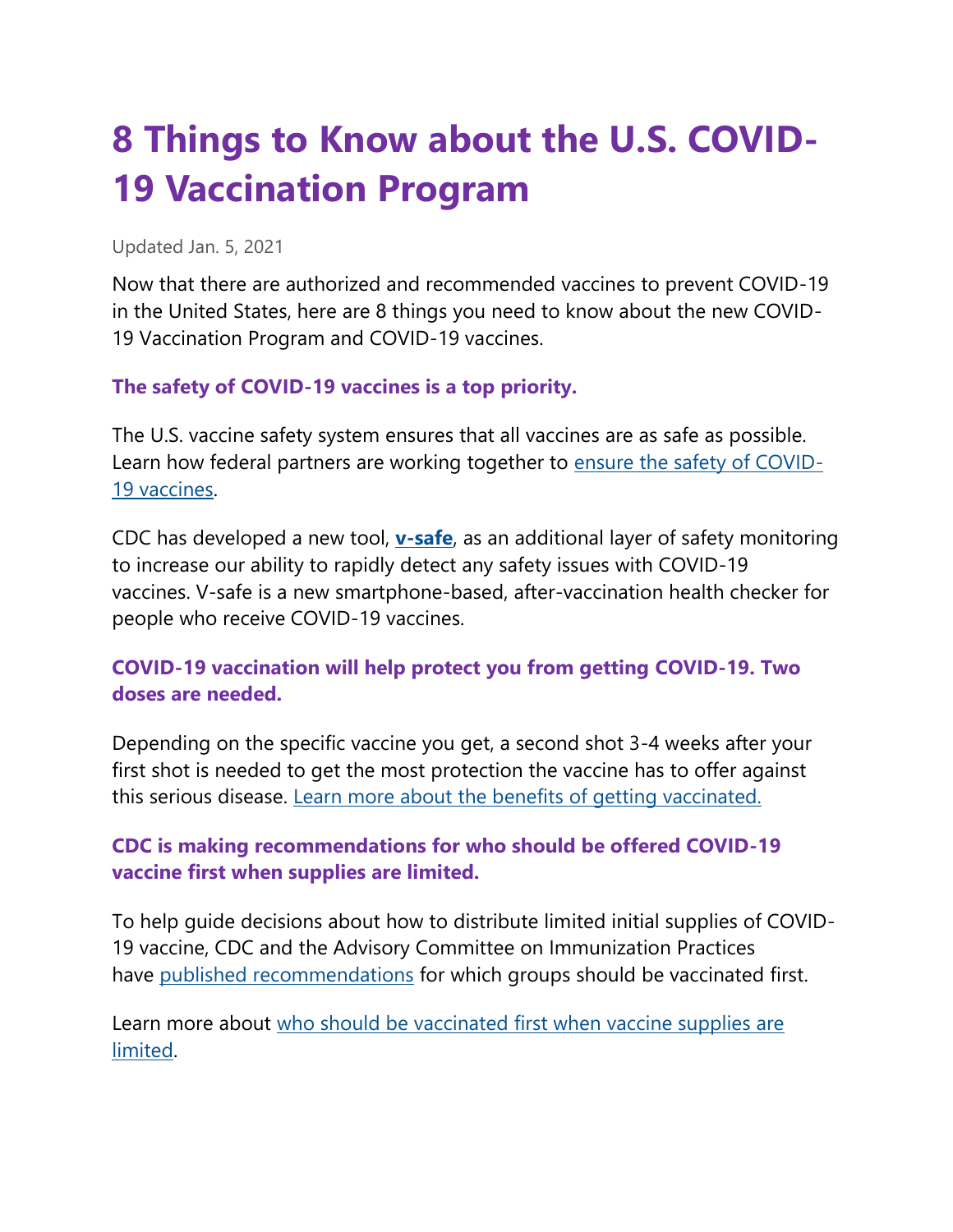### **There is currently a limited supply of COVID-19 vaccine in the United States, but supply will increase in the weeks and months to come.**

The goal is for everyone to be able to easily get vaccinated against COVID-19 as soon as large enough quantities are available. Once vaccine is widely available, the plan is to have several thousand vaccination providers offering COVID-19 vaccines in doctors' offices, retail pharmacies, hospitals, and federally qualified health centers.

### **After COVID-19 vaccination, you may have some side effects. This is a normal sign that your body is building protection.**

The side effects from COVID-19 vaccination may feel like flu and might even affect your ability to do daily activities, but they should go away in a few days. Learn more about what [side effects to expect and get helpful tips](https://www.cdc.gov/coronavirus/2019-ncov/vaccines/expect/after.html) on how to reduce pain and discomfort after your vaccination.

# **Can a COVID-19 vaccine make me sick with COVID-19?**

No. None of the COVID-19 vaccines contain the live virus that causes COVID-19 so a COVID-19 vaccine cannot make you sick with COVID-19. [Facts about COVID-](https://www.cdc.gov/coronavirus/2019-ncov/vaccines/facts.html)[19 Vaccines](https://www.cdc.gov/coronavirus/2019-ncov/vaccines/facts.html)

#### **Cost is not an obstacle to getting vaccinated against COVID-19.**

Vaccine doses purchased with U.S. taxpayer dollars will be given to the American people at no cost. However, vaccination providers may be able to charge administration fees for giving the shot. Vaccination providers can get this fee reimbursed by the patient's public or private insurance company or, for uninsured patients, by the [Health Resources and Services Administration's Provider Relief](https://www.hhs.gov/coronavirus/cares-act-provider-relief-fund/index.html)  [Fundexternal](https://www.hhs.gov/coronavirus/cares-act-provider-relief-fund/index.html) icon.

### **The first COVID-19 vaccines are being used under Emergency Use Authorizations (EUA) from the U.S. Food and Drug Administration (FDA). Many other vaccines are still being developed and tested.**

Learn more about [FDA's Emergency Use Authorization authority](https://www.fda.gov/emergency-preparedness-and-response/mcm-legal-regulatory-and-policy-framework/emergency-use-authorization)external icon and watch a [video on what an EUA is.](https://www.youtube.com/watch?v=iGkwaESsGBQ)